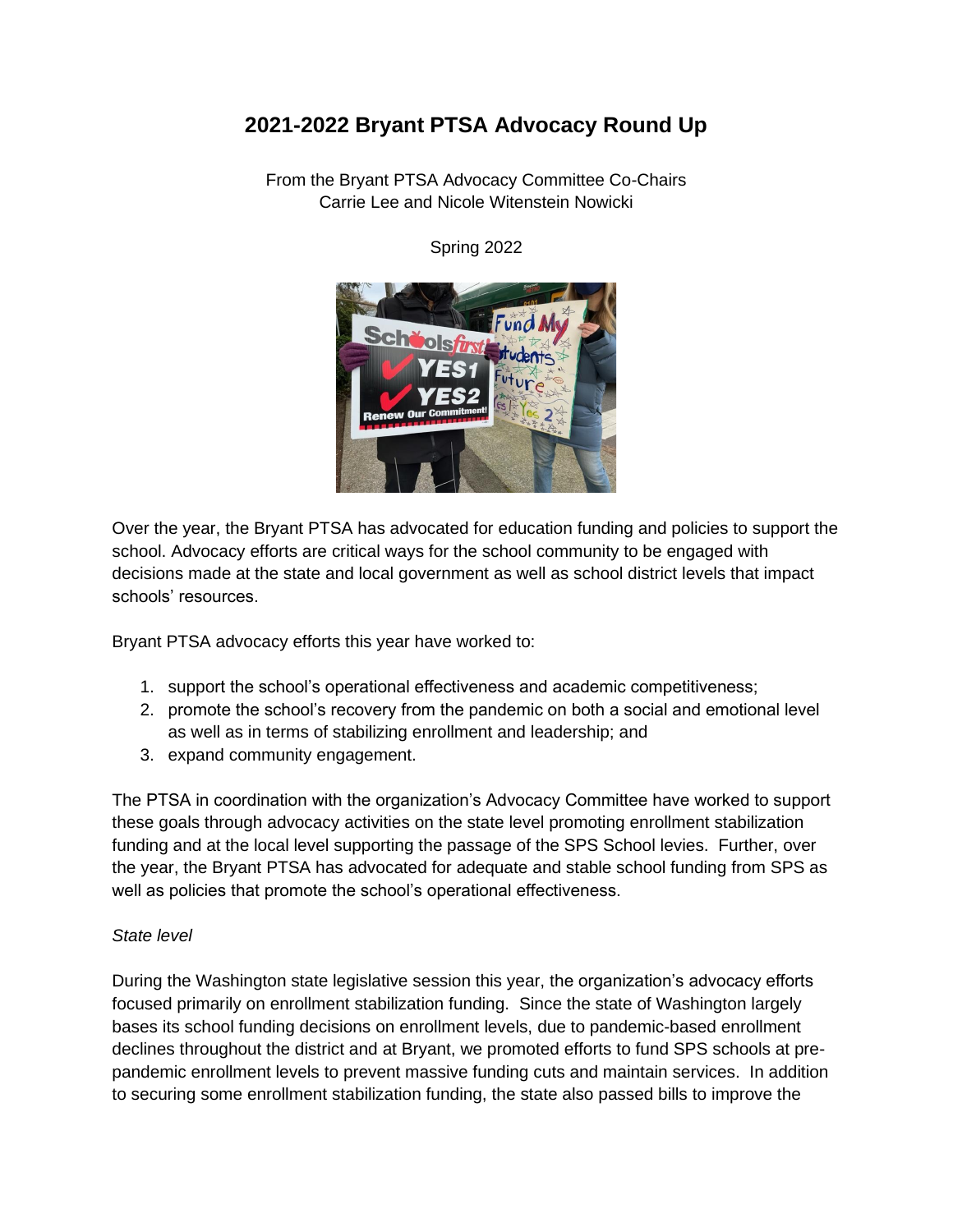prototypical funding formula to increase the number of trained and qualified nurses, social workers, psychologists, counselors in the schools, and expanded arts education and other school programs.

The Bryant PTSA's legislative advocacy activities included submitting written testimony in support of: enrollment stabilization bills Senate Bill (SB) 5563 and House Bill (HB) 1509; art funding SB 5878; and improving the prototypical funding formula HB 1664. We also activated the Bryant community to electronically submit their support of the bills through the state legislature's legislation portal. Legislative advocacy activities and strategies were also coordinated with the Seattle Council PTSA and the Washington State PTA.

### *Local level*

The Bryant PTSA officially endorsed and supported the passage of the SPS School [levies](https://www.seattleschools.org/about/levy/) (https://www.seattleschools.org/about/levy/), which were approved by the voters this February. The local initiatives are up for renewal every three years and account for 15% of SPS funding to cover gaps in federal and state education resources.

## 2021-22 SPS Funding by Source



In addition to the operational levy resources, the capital levy continues funding for building projects, technology projects, and academic/athletic projects throughout the district. Building projects planned for Bryant elementary through the capital levy can be found at: [https://www.seattleschools.org/about/levy/2022-capital-levy/.](https://www.seattleschools.org/about/levy/2022-capital-levy/)

To help promote the passage of the ballot measures, the PTSA's Advocacy Committee organized the distribution of yard signs supporting the levies as well as led a sign waving event in the neighborhood.

### *School district level*

Over the year, the Bryant PTSA has advocated for adequate and stable school funding from SPS as well as policies that promote the school's operational effectiveness.